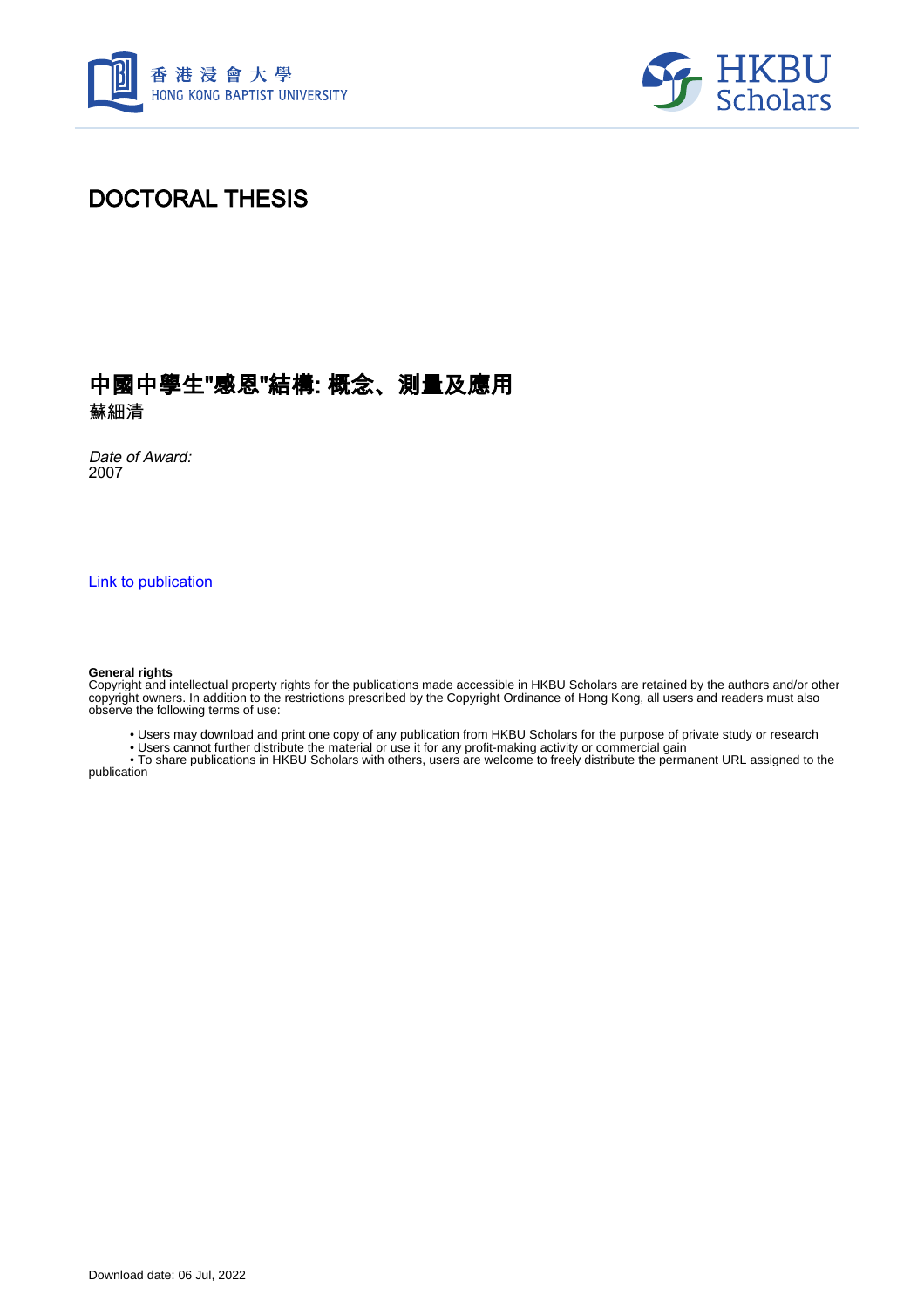# 中國中學生[感恩]結構:概念、測量及應用

The Structure of Gratitude of Secondary School Students in China: Conceptualization, Measurement and Implications

## 蘇細清

哲學博士學位課程

主導老師:陳啟芳教授

# 香港浸會大學

#### 二零零七年七月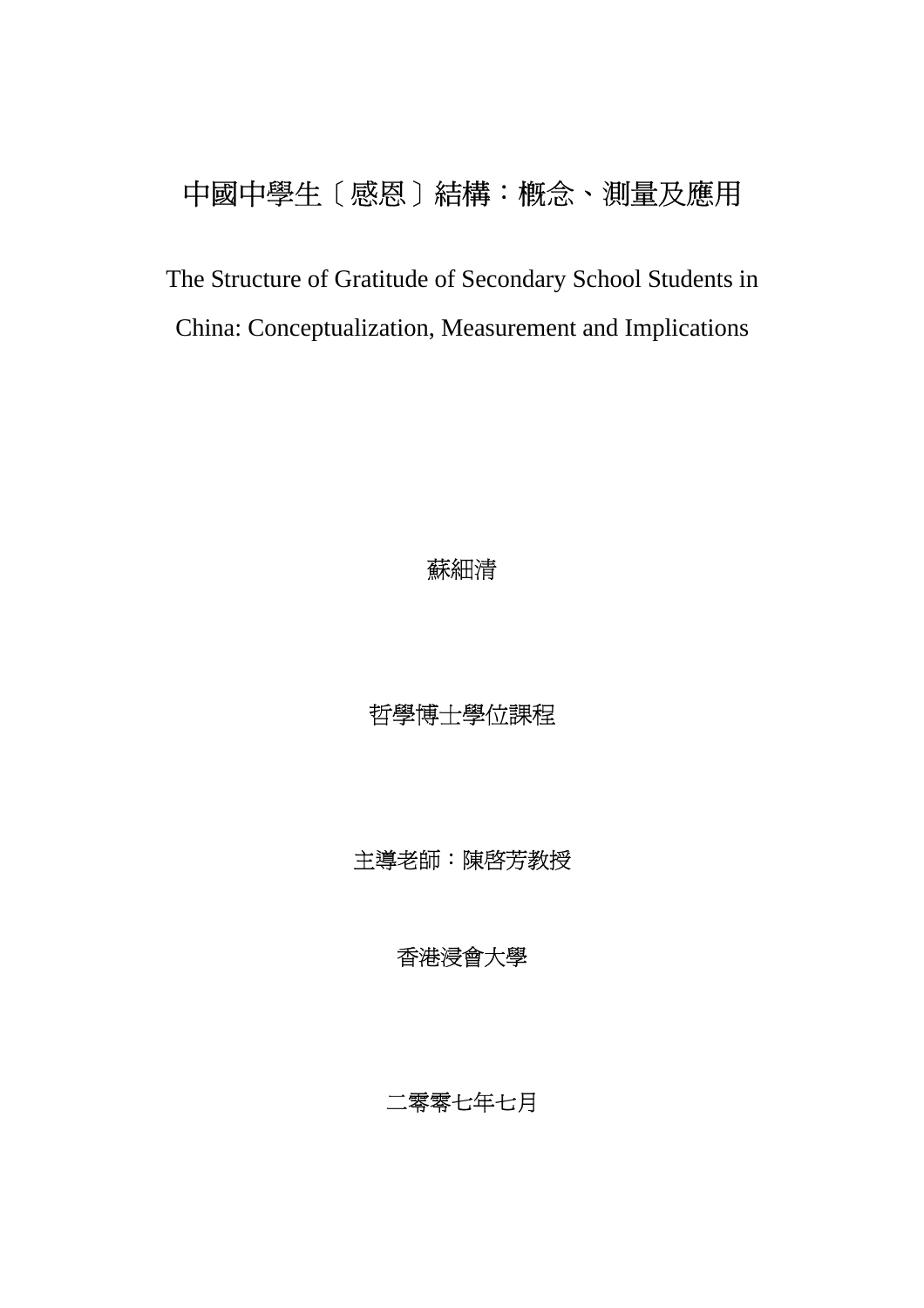#### 摘要

隨著積極心理學運動的發展,越來越多的研究關注人類積極品質,如希望、 樂觀和自我決定,即使在西方,有關感恩的科學性研究都還比較缺乏。基於對有 關感恩研究文獻的回顧,筆者發現,以往研究更多集中於對他人幫助的感恩,缺 乏對非受助感恩形式的研究,如在日常生活中發現簡單快樂(Shelton, 2004), 以及對逆境積極意義的構建(Clarke, 1996; Davis, et al., 1998; Park & Folkman, 1997);有關感恩特質測量工具,包括感恩六項目問卷(Gratitude-6 item Questionnaire, GQ-6) (McCullough, Emmons & Tsang, 2002)以及感恩- 怨恨-欣賞 測驗 (Gratitude Resent and Appreciation Test, GRAT) (Watkins, et al., 2003) 都是基 於西方文化下成人群體所發展起來的。至今,有關中國文化下感恩科學性研究仍 然是一個空白,缺乏科學的基礎性研究,包括了對感恩的概念化和測量。

本次研究有三個主要目的,包括立足於青少年學生角度,對中國中學生恩 概念內在結構進行確定;發展相關的測量工具;以及應用此量表評估中學生感恩 水平,並探討中學生感恩與其心理健康的關系。此次研究分三個部分。[研究一] 採用開放式問卷和自製的感恩問卷,結合對學生和專家的訪談,對中學生感恩概 念進行最初的界定,並基於研究結論,發展出中學生感恩的預測問卷。[研究二] 則是應用由《中學生感恩預測問卷》、《流調中心抑鬱量表》(Center For Epidemiologic Studies Depression Scale, CES-DS)(Radloff, 1977)、《生活滿意度量 表》(Diener, et al., 1985)以及《中學生心理健康量表》(王極盛、李焰、赫爾 實,1997)所組成的問卷冊,對 323 位中學生進行預測研究。應用探索性因素分 析方法 (Exploratory Factor Analysis, EFA) 對感恩的概念結構進行分析,刪除無效 的題目,形成有信度和效度的感恩量表以備主研究之用,並檢測各量表的信度和

 $-ii-$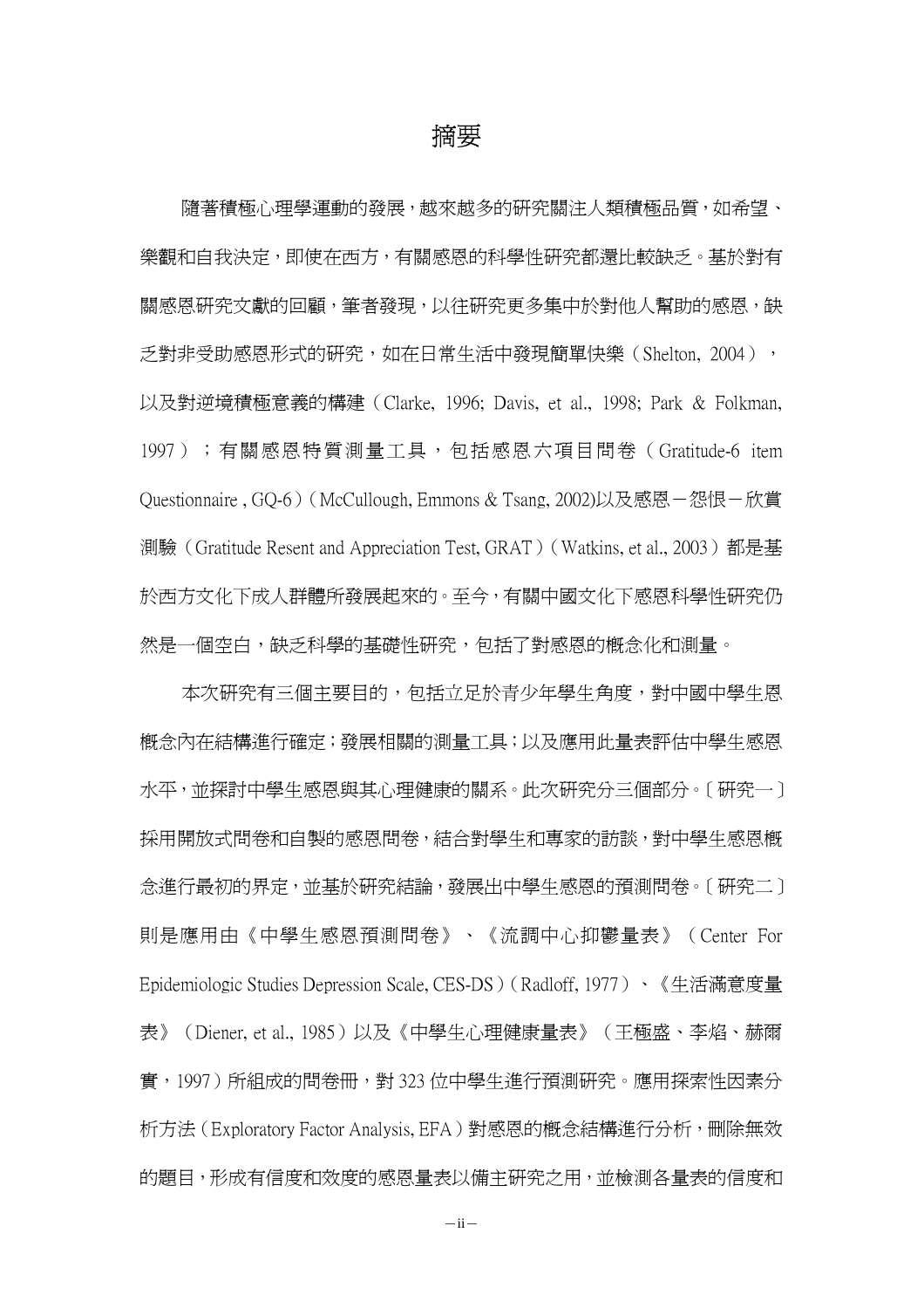效度。[研究三]是本文的主研究部分。應用[研究二]所檢測後的中學生感恩 問卷以及其他量表所組成問卷冊,對來自北京、上海和廣州 3040 位中學生進行 問卷調查,並應用驗證性因素分析法(Confirmatory Factor Analysis, CFA)來分析所 得的資料。研究結果顯示:1)中國中學生對感恩概念的界定是從個體與父母、 個體與他人、個體與生活以及對逆境等關系角度來進行,並深受中國傳統文化中 有關[孝順]、[知恩圖報]、[情]、[義]以及"吃得苦中苦方為人上人" 等觀念的影響;2)中國中學生對[感恩]概念內在緯度包括了 [對父母感恩]、 [受助感恩]、[對生活感恩]、[生活豐富感]以及[逆境感恩]五個方面, 且各測量模型與理論的擬合度都較佳。比較西方感恩的研究文獻, [受助感恩]、 [對生活感恩]、[生活豐富感]以及[逆境感恩]是中西文化共有的緯度,但 [對父母感恩]則具有中國本土文化特色;3)對中學生感恩測量可由筆者所發 展的《中國中學生感恩量表》來評估,此量表包括五個分量表,33個項目;4) 總體而言,中國中學生感恩程度還較積極正向,其中[對父母感恩]以及[受助 感恩]程度都較高,而[對生活感恩]以及[生活豐富感]相對較弱;5)中學 生人口變量 (Demographic Variables) 對其感恩程度的影響解釋量侷限 10%,但 有較明顯的影響(p<.05),相對而言,性別、年級及學校水平對中學生感恩差 異性的影響最大。總體而言,女學生感恩各緯度均比男生得分高;感恩各緯度隨 著年級的增長而相對下降,以[對生活感恩]以及[生活豐富感]的下降最明顯。 初中學生均比高中學生得分高,高一為中學生感恩和心理健康水平的重要轉折 期;重點中學的學生在感恩上的得分均高於非重點中學學生;但獨生子女和非獨 生子女在本質上沒有差異;6)中學生生活滿意度和抑鬱程度對個體的感恩各緯 度都有明顯的影響作用(p<.05),個體生活滿意度對其感恩水平提高有積極作

 $-iii-$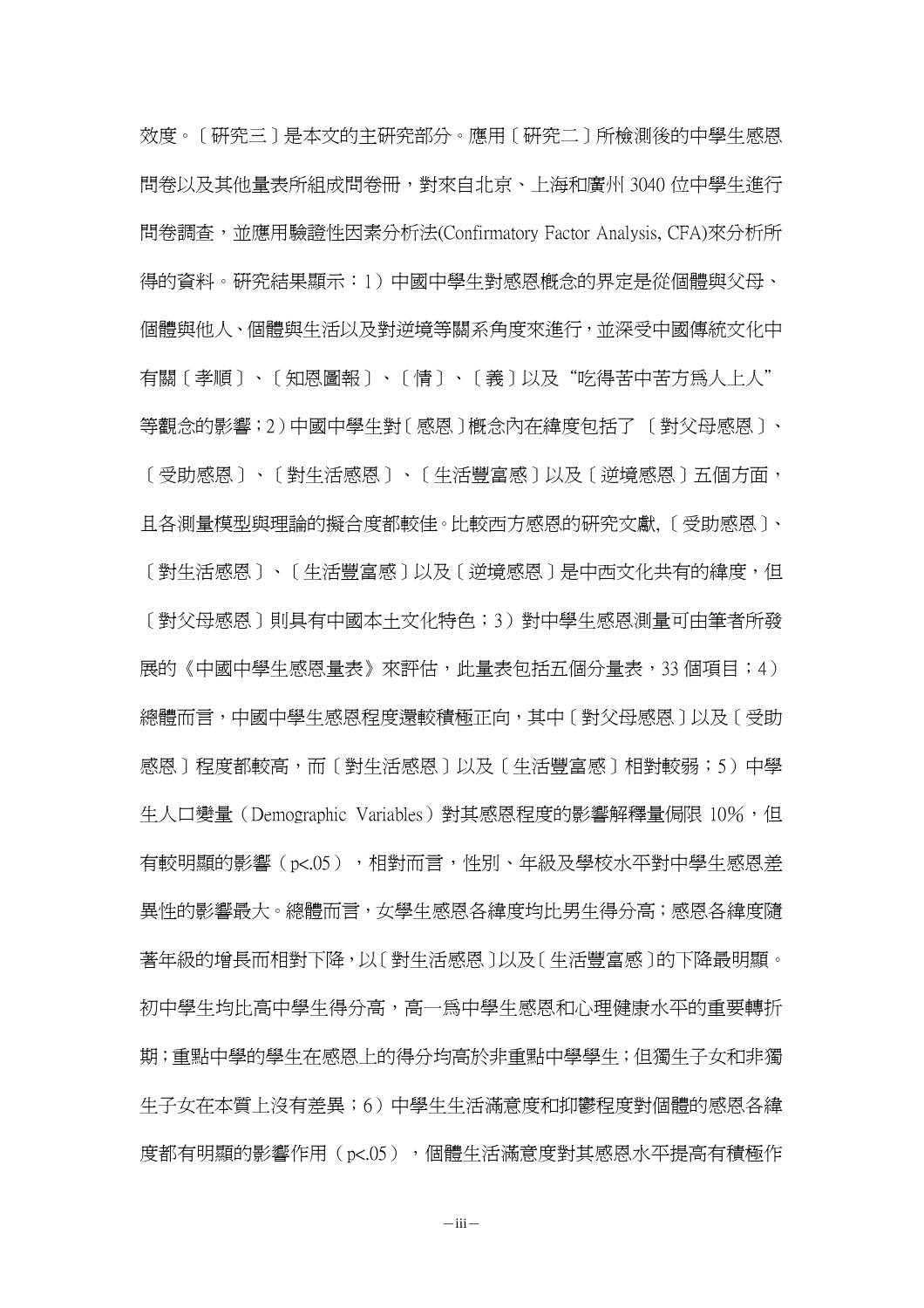用,而抑鬱則對其呈現負向的消減作用;7)中學生感恩對個體心理健康有積極 的促進作用,但不同緯度對個體的心理健康影響不同。相對而言,[對生活感恩] 以及 「生活豐富感」對提升個體的生活滿意度,減少其抑鬱程度以及應對各種心 理問題的貢獻最大,其次是[逆境感恩]和[對父母感恩]。受中國傳統文化影 響以及青少年學生自主-依賴矛盾的影響,[受助感恩]對個體的心理健康作用 呈現矛盾的雙刃劍效應。

此次研究第一次對中國文化下中學生的[感恩]進行實證的探索,確立「感 恩]的概念結構,發展了相關的測量工具,並探討了[感恩]對個體心理健康的 影響作用,爲以後的感恩研究和教育實踐提供理論基礎;同時,此次的研究結果 為中國文化下如何淮行中學生的「感恩教育]有關的研究和實踐提供建議,包括 如何發展學生內在的力量,以及如何應用[感恩]來提高學生的心理健康等方面。

[關鍵詞]:感恩結構、概念化、測量、心理健康、中國中學生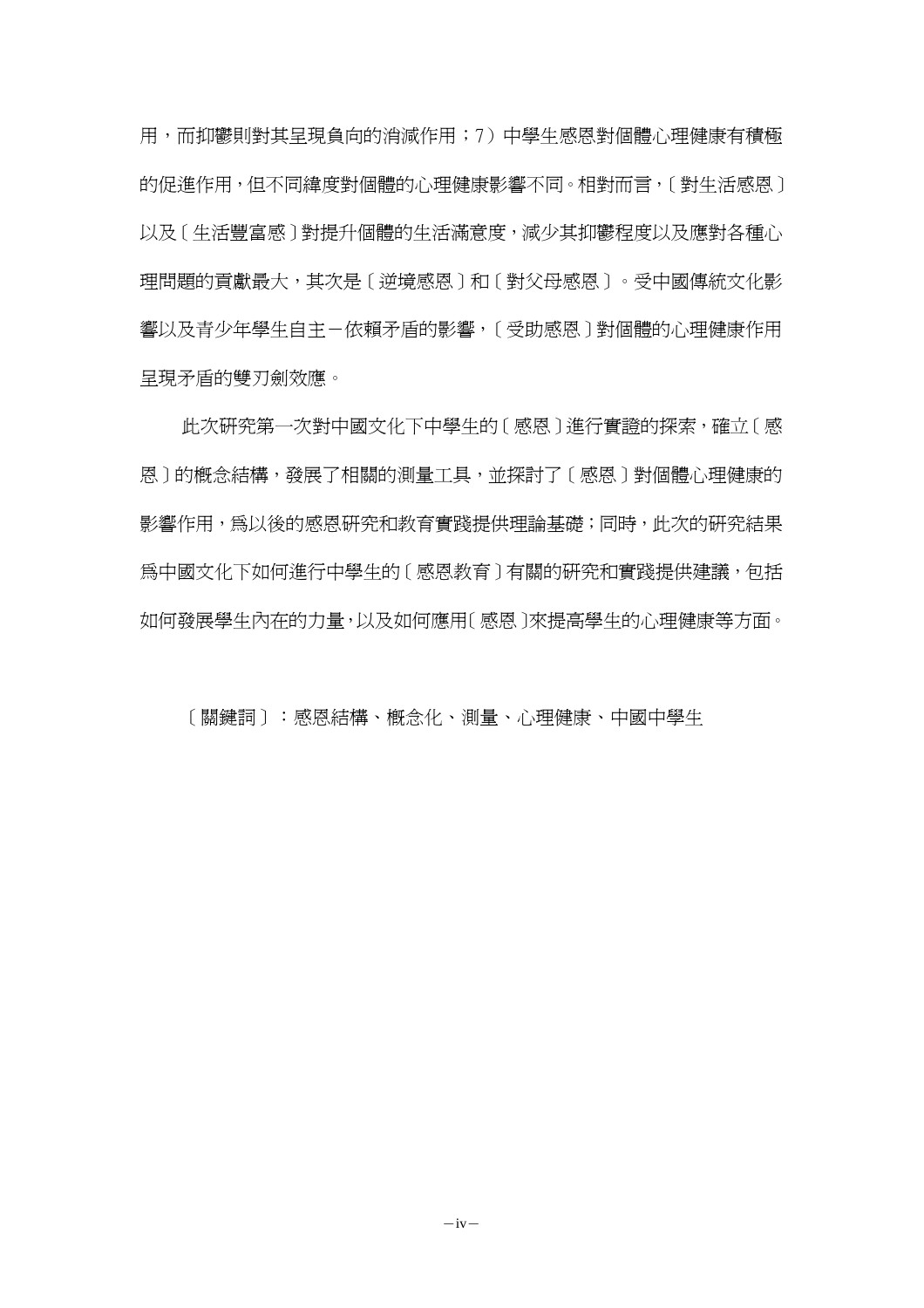#### **Abstract**

Along with the development of the positive psychology movement, increasing attention has been given in the literature to the virtues of human beings, such as hope, optimism and self-determination. However, little study has been devoted to gratitude, even in Western countries. Based on a literature review regarding gratitude, a few research gaps can be identified in the studies. First, most of the studies are concerned with Helped Gratitude (HG), which is always elicited because of the benefit or help received. Relatively few studies on Non-help Gratitude could be found, such as one on finding "simple pleasure" (Shelton, 2004) in daily life, and another on deriving positive meaning from adversity (Clarke, 1996; Davis, et al., 1998; Park & Folkman, 1997). Second, the current measurements on gratitude traits, including the Gratitude-6 item Questionnaire (GQ-6, McCullough, Emmons & Tsang, 2002) and the Gratitude Resentment and Appreciation Test (GRAT, Watkins, et al., 2003) were developed from samples of adult groups in Western countries. Thus, the generalized application of these measurements to the study of Chinese youth groups was questionable. Third, no foundation of empirical research on gratitude rooted in Chinese culture has yet been laid, including its conceptualization and measurement.

Thus, research into gratitude with a sample of young people in China is worthwhile. This study has three objectives. They are: (1) to identify the conceptual structure of gratitude among secondary school students, (2) to develop a standard of measurement rooted in Chinese culture with reliable psychometric properties, (3) to employ the Gratitude Questionnaire developed by the author to assess the level of gratitude among Chinese secondary school students, and to identify the relationship between the students' gratitude and their mental health. This study consists of three subordinate studies - Studies I, II & III. In Study I, the basic conceptual structure of gratitude among Chinese secondary students was explored through the use of open-ended, self-constructed questionnaires and interviews with students and experts. Based on the findings of Study I, an initial questionnaire on gratitude was developed for a pilot study. In Study II,  $323$  secondary school students participated by filling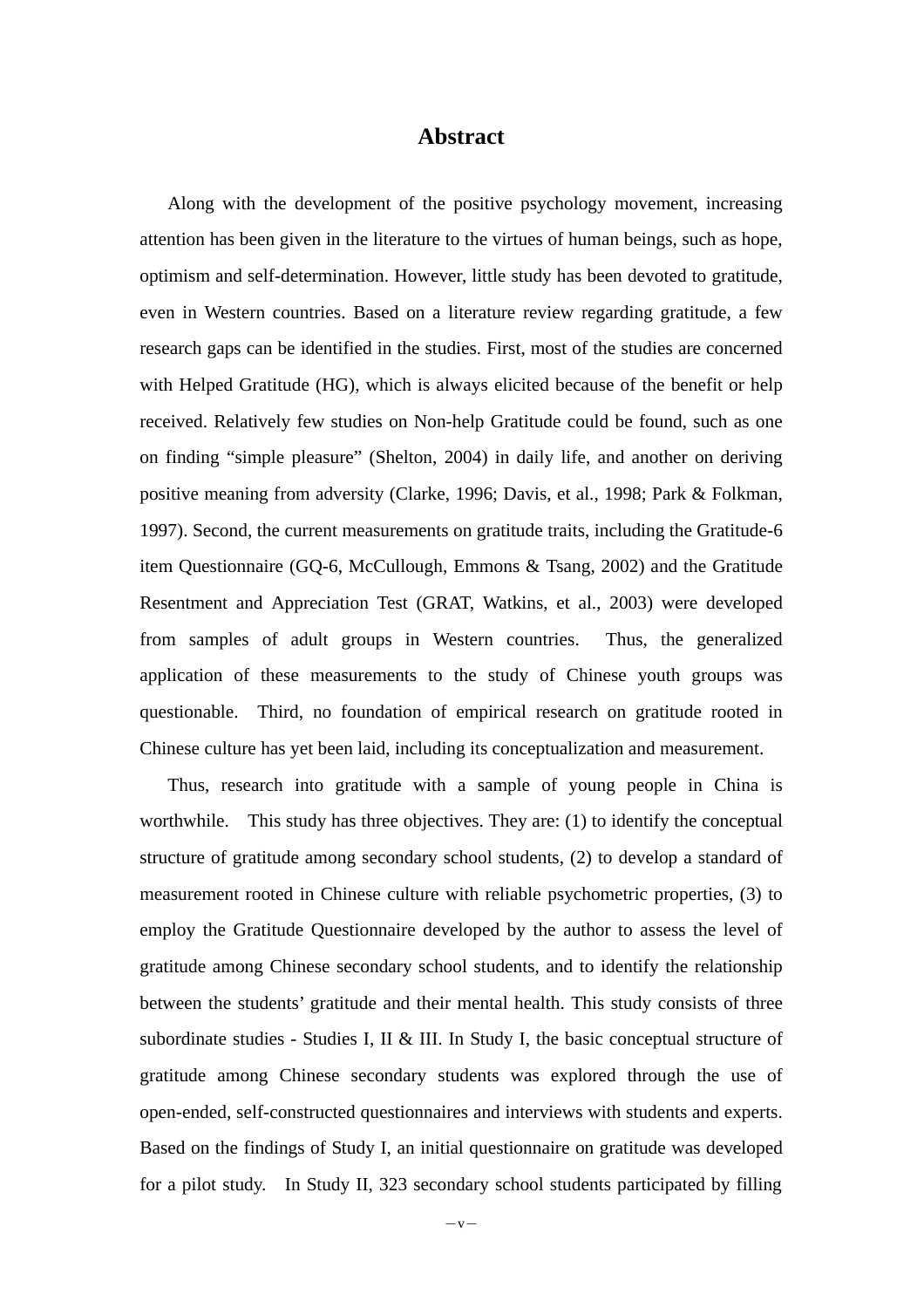In 4 questionnaires, including the pilot questionnaire on gratitude developed in Study I, the Center for Epidemiologic Studies Depression Scale (CES-DS, Radloff, 1977), the Satisfaction With Life Scale (SWLS, Diener, et al., 1985), and the Chinese Secondary School Students' Mental Health Scale (CSSSMHS, Wang, Li & He, 1997). After collection of the data, analysis was carried out by the Exploratory Factor Analysis (EFA) method, with some invalid items being deleted from the results. Finally, the questionnaires that tested well for reliability and validity were prepared for Study III, the Main Study. Taking part in the Main Study were 3,040 secondary school students from 3 cities on the Mainland, i.e, Beijing, Shanghai, and Guangzhou. Data analysis was carried out by Confirmatory Factor Analysis(CFA) method. Seven important findings of the Main Study are summarized as follows: (1) Chinese secondary school students' conceptual structure of gratitude was identified from the perspective of relationships, including the relationships of the "self" with parents, with others, with life and with adversity. The process by which the conceptual structure of gratitude emerged was deeply influenced by Chinese traditional culture, with its concepts of filial piety, [*zhi en tu bao*] (One should return the favor because of the benefit received ), [qing] (affection), [*yi*] (loyalty), and [*chi de ku zhong ku, fang wei ren shang ren*] (hardship increases stature), etc. (2) The conceptual structure of Chinese secondary school students' gratitude consisted of five dimensions, including Parental Gratitude (PG), Helped Gratitude (HG), Life Gratitude (LG), Sense of Abundance from life (SA), and Adversity Gratitude (AG). The Good-fit Index showed that each dimension of gratitude on the measurement model was highly consistent with the model structure proposed by the author. Compared with the structure hypothesized from Western culture, HG, LG, SA and AG shared basic commonalities, while PG signified the unique feature of Chinese culture. (3) The Gratitude Questionnaire (five subscales and 33 items) developed by the author yielded good psychometric properties, which can be used to assess the level of gratitude among Chinese secondary school students. (4) In general, Chinese secondary students ranked high in gratitude, especially in PG and HG, but relatively low in LG and SA. (5) For gratitude among Chinese secondary students, the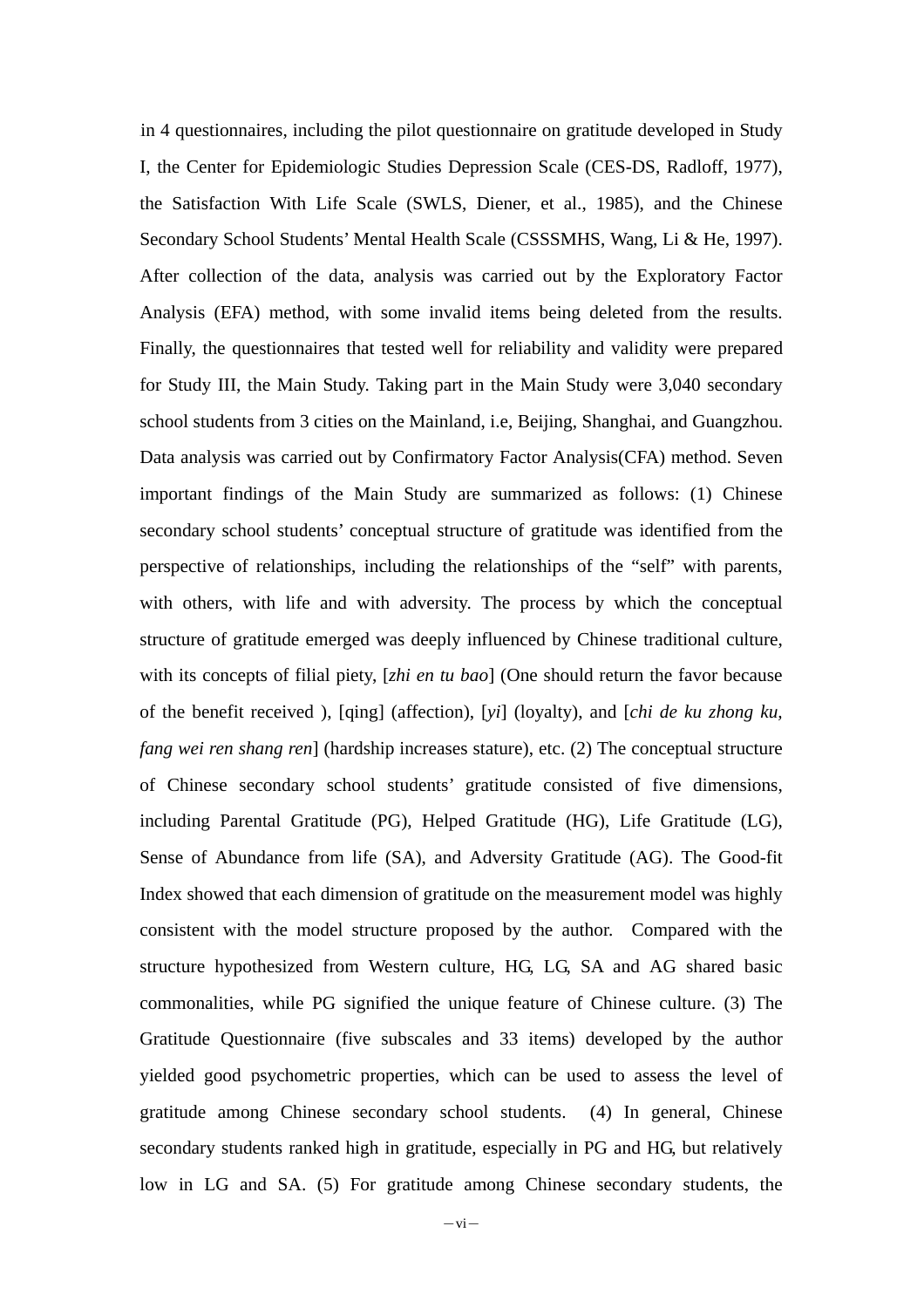contribution of demographic variables was less than 10%, but it differed significantly at the .05 level. Gender, grades and type of school contributed the most to gratitude deviation. On each dimension of gratitude, the scores of female students were higher than those of male students. Moreover, the scores of junior students exceeded those of senior students and the scores of students from key schools topped those of students from non-key schools. The level of each gratitude dimension decreased with the increase of the students' grades, especially LG and SA. Grade 10 proved to be a significant transitional period for students' mental health and gratitude, and more attention should be paid to this phenomenon. In general, there was no significant difference between the single-child and non-single-child student groups. (6) The level of the students' life satisfaction (LS) and depression had a significant impact on the level of gratitude. A positive relationship between LS and gratitude was found, whereas a negative relationship was shown between depression and gratitude. (7) In general, each dimension of gratitude can improve significantly the students' mental health, but different dimensions showed different impacts. For example, LG and SA contributed the most to the improvement of students' LS, while depression decreased, and mental problems were reduced. Because of the effect of Chinese traditional culture and the struggle between autonomy and dependence experienced by adolescent students, HG showed a double-edged effect on the students' mental health.

This is the first empirical study to explore the gratitude of Chinese secondary school students. In this study, the conceptual structure of gratitude was identified, its psychometric properties were identified, and its impacts on the mental health of secondary school students were discussed. Therefore, the findings of the present research can pave the way for future theoretical research and educational practice on gratitude. Moreover, the findings can shed light on the future gratitude education and related research in China, including the question of how to develop the inner strengths of secondary school students, and how to enhance their mental health through educational or developmental programmes on gratitude.

**[Key Words]:** Structure of Gratitude, Conceptualization, Measurement, Mental Health, Chinese Secondary School Students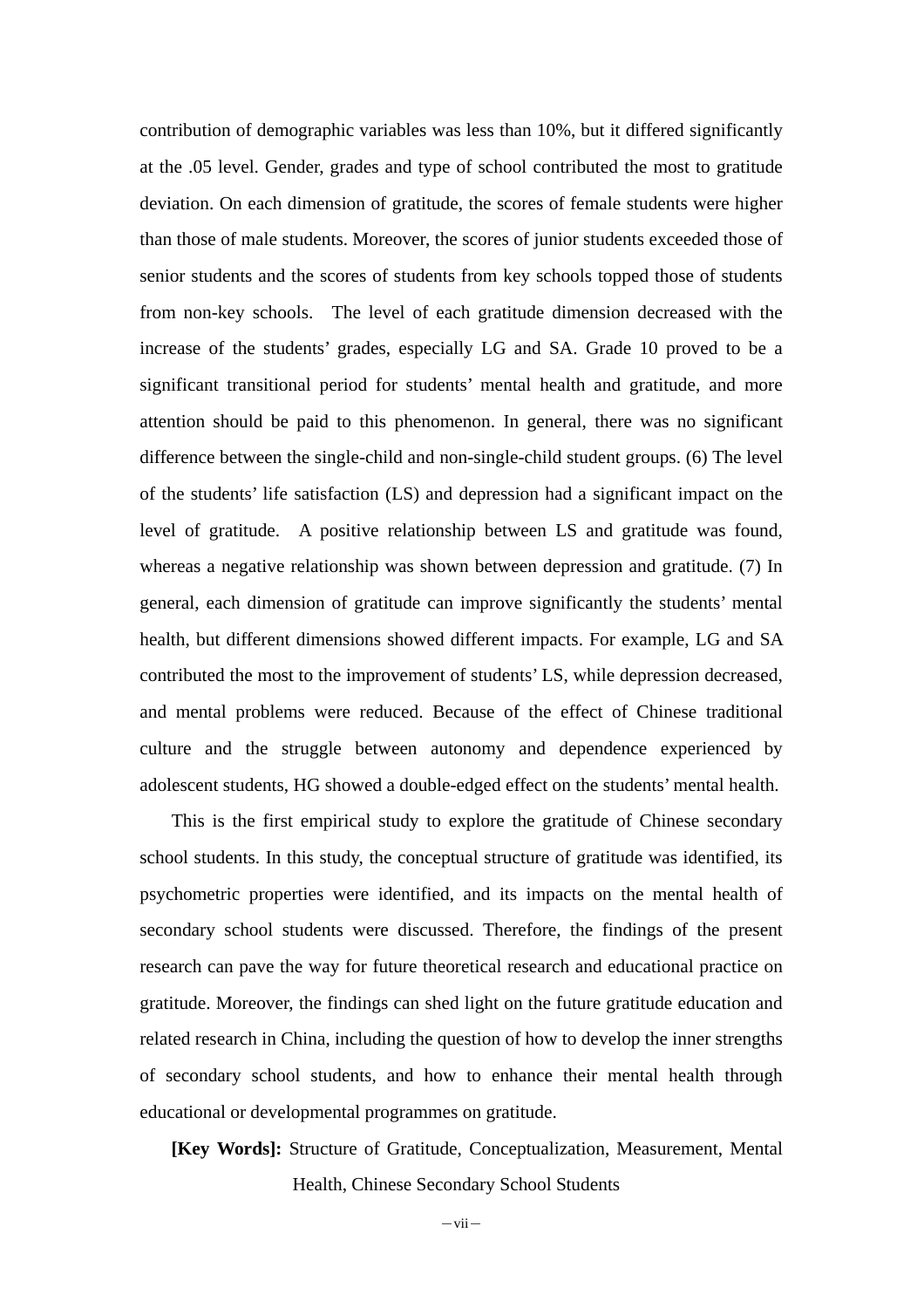# 內容目錄

# 第一章 概述

# 第二章 文獻回顧

| バケ |  |  |
|----|--|--|
|    |  |  |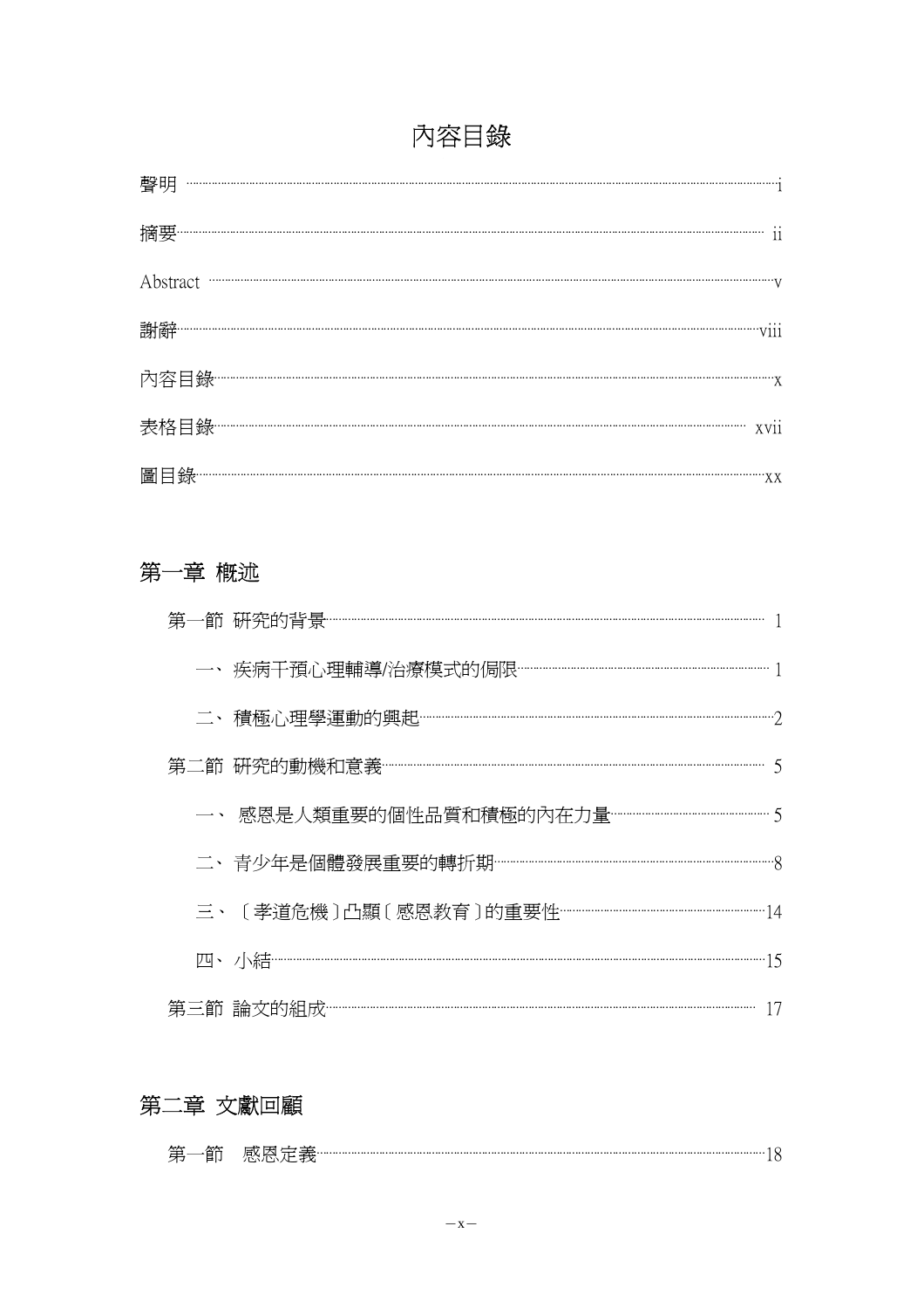|     | -、 語源學和字典的定義 <sup>………………………………………………………………………………………18</sup> |  |
|-----|-------------------------------------------------------------|--|
|     | 二、 科學研究者對感恩的不同定義 <sup>……………………………………………………………</sup> 19      |  |
|     |                                                             |  |
|     |                                                             |  |
|     |                                                             |  |
|     | 一、 〔典型的喚起情境〕下喚起的〔受助感恩〕………………………………………………… 27                |  |
|     |                                                             |  |
|     |                                                             |  |
| 第三節 |                                                             |  |
|     |                                                             |  |
|     |                                                             |  |
|     |                                                             |  |
|     |                                                             |  |
|     |                                                             |  |
|     | 二、〔感恩特質〕作爲個性特徵現象…………………………………………………………………………………54           |  |
|     |                                                             |  |
|     |                                                             |  |
|     |                                                             |  |
|     |                                                             |  |
|     | 三、 中國中學生心理健康研究尙未涉及〔感恩〕………………………………………………………69               |  |
|     |                                                             |  |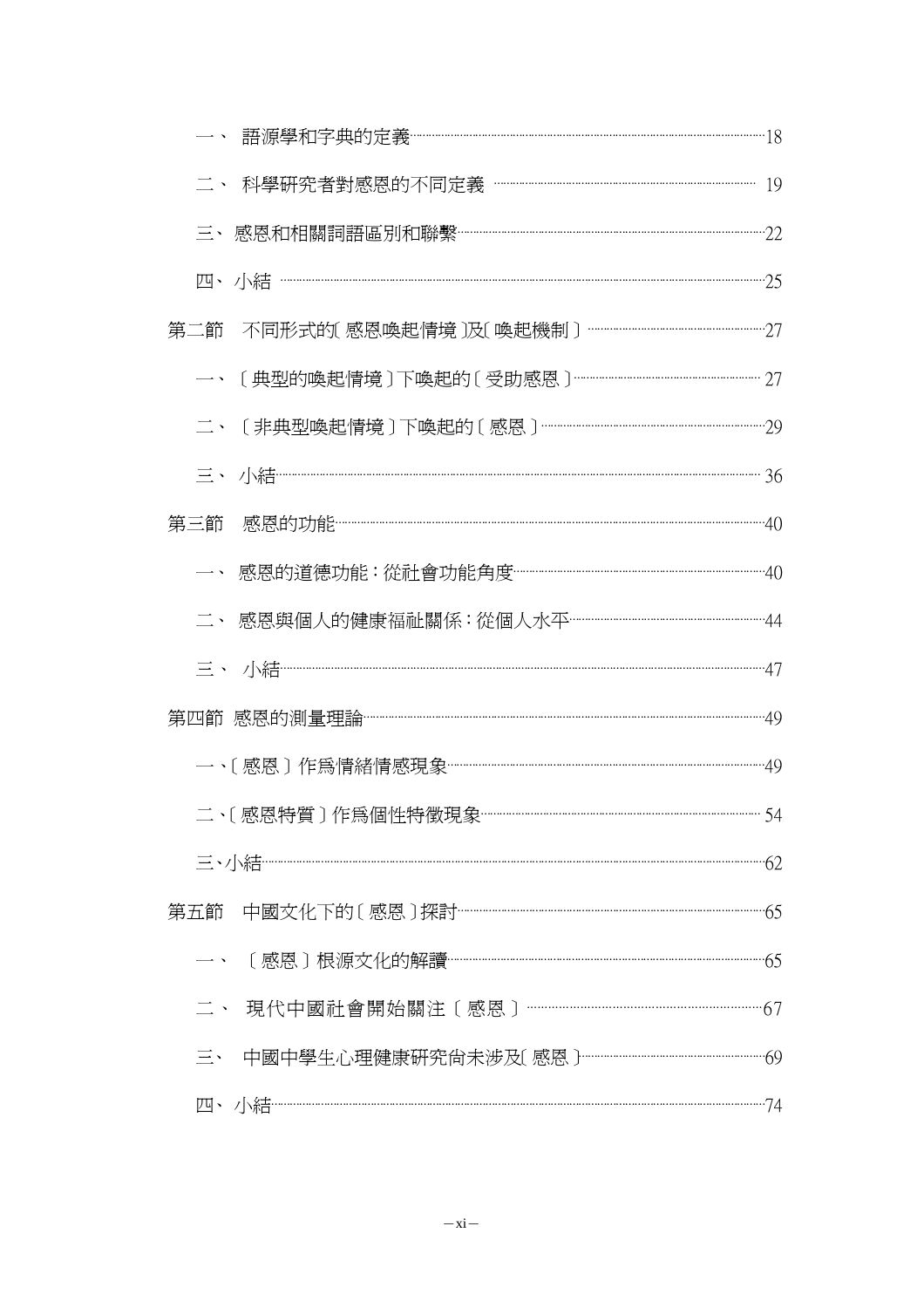# 第三章 研究問題、目的和研究設計

|  | 二、 〔研究二〕:中國中學生〔感恩〕測量模型的初步驗證…………………… 76   |  |
|--|------------------------------------------|--|
|  | 三、 〔研究三〕:中國中學生〔感恩〕問卷的驗證及使用…………………………… 77 |  |
|  |                                          |  |
|  |                                          |  |
|  |                                          |  |
|  |                                          |  |

# 第四章 〔研究一〕:中國中學生〔感恩〕概念的探討

| 一、研究工具:開放性問卷………………………………………………………………………………………82 |  |
|-------------------------------------------------|--|
|                                                 |  |
|                                                 |  |
|                                                 |  |
|                                                 |  |
|                                                 |  |
|                                                 |  |
|                                                 |  |
|                                                 |  |
|                                                 |  |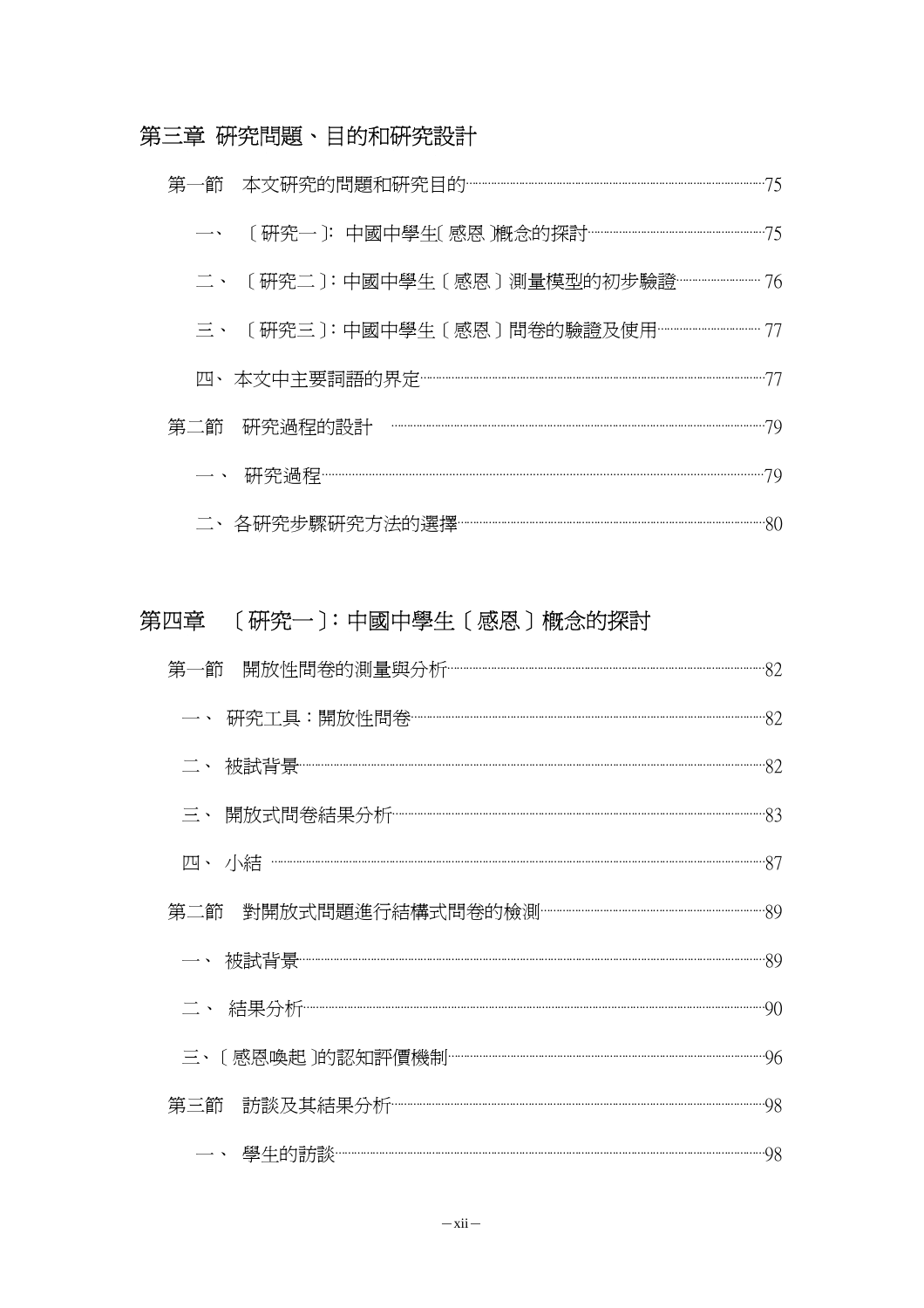| $\equiv \cdot$ / $\frac{1}{2}$ / $\frac{1}{2}$    |
|---------------------------------------------------|
| 第四節 對〔研究一〕的總結………………………………………………………………………………………106 |

# 第五章 [研究二]:中國中學生[感恩]問卷的初步驗證

| 第一節        | 預測驗問卷的形成………………………………………………………………………………………108    |  |
|------------|-------------------------------------------------|--|
|            |                                                 |  |
|            |                                                 |  |
| 第二節        |                                                 |  |
|            |                                                 |  |
|            | 二、預測驗研究工具……………………………………………………………………………………………112 |  |
| $\equiv$ , | 預測驗分析和統計方法………………………………………………………………………… 116      |  |
| 第三節        |                                                 |  |
|            | 具統計意義的檢測指標……………………………………………………………………………………118   |  |
| $\equiv$ . | 預測〔感恩特質〕量表的信度和效度的檢測…………………………………………………119       |  |
|            |                                                 |  |
| 第四節        | 對〔研究二〕的總結…………………………………………………………………………………………127  |  |

# 第六章 [研究三]:主研究

| 第一節 結構方程式及驗證性因素分析 …………………………………………………………………………………128 |  |
|------------------------------------------------------|--|
|                                                      |  |

二、 驗證性的因素分析及其檢測指標 …………………………………………… 132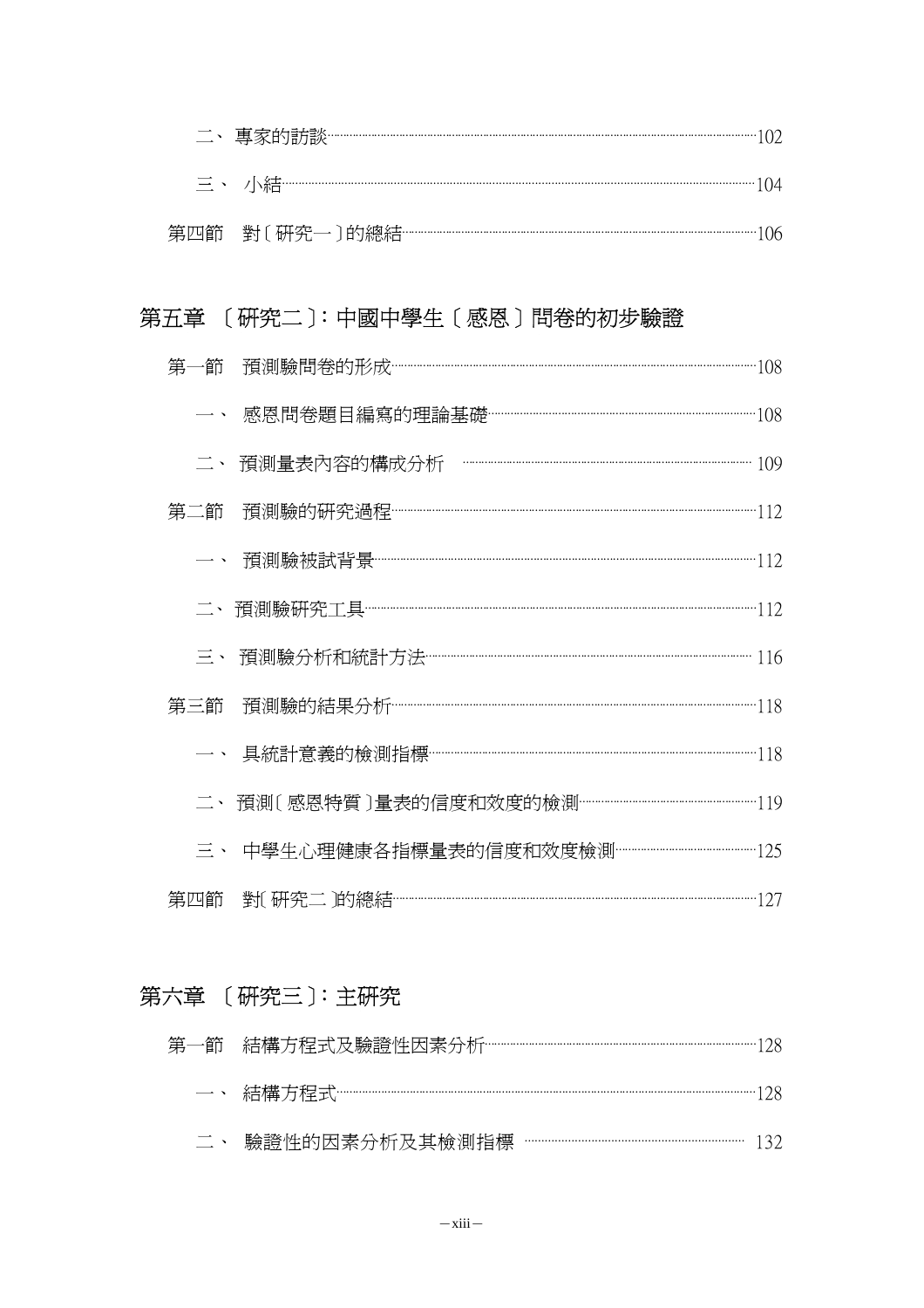| 第二節                      | 感恩測量模型擬合度、量表的信度以及效度檢測……………………………………138          |  |
|--------------------------|-------------------------------------------------|--|
|                          | 一、研究過程和研究工具………………………………………………………………………………………138 |  |
|                          |                                                 |  |
| 三、                       |                                                 |  |
| 四、                       | 中國中學生感恩量表及其分量表測量模型的擬合度檢測…………………141              |  |
| 五、                       |                                                 |  |
| 六、                       |                                                 |  |
| 第三節                      |                                                 |  |
| $\overline{\phantom{a}}$ |                                                 |  |
|                          | 人口變量對中學生〔感恩〕各緯度的影響作用…………………………………………176         |  |
| 第四節                      | 中學生〔感恩〕與其心理健康各緯度之間關系……………………………………………186        |  |
|                          | 中學生〔抑鬱〕〔生活滿意度〕以及〔心理問題〕現狀的評估……………186             |  |
|                          | 中學生〔感恩〕與其〔抑鬱〕及〔生活滿意度〕之間關系………………189              |  |
|                          | 三、中學生〔感恩〕各緯度與其心理健康問題各指標之間關系……………………194          |  |
| 第五節                      |                                                 |  |

# 第七章 對研究結果的總討論

|  | 第一節 中國中學生〔感恩〕概念內在結構的界定與測量……………………………………197  |
|--|---------------------------------------------|
|  | 一、 中國中學生〔感恩〕概念緯度的界定………………………………………………………197 |
|  |                                             |
|  | 三、 中國中學牛〔感恩〕概念界定凸顯中國文化的印痕……………………………………198  |
|  |                                             |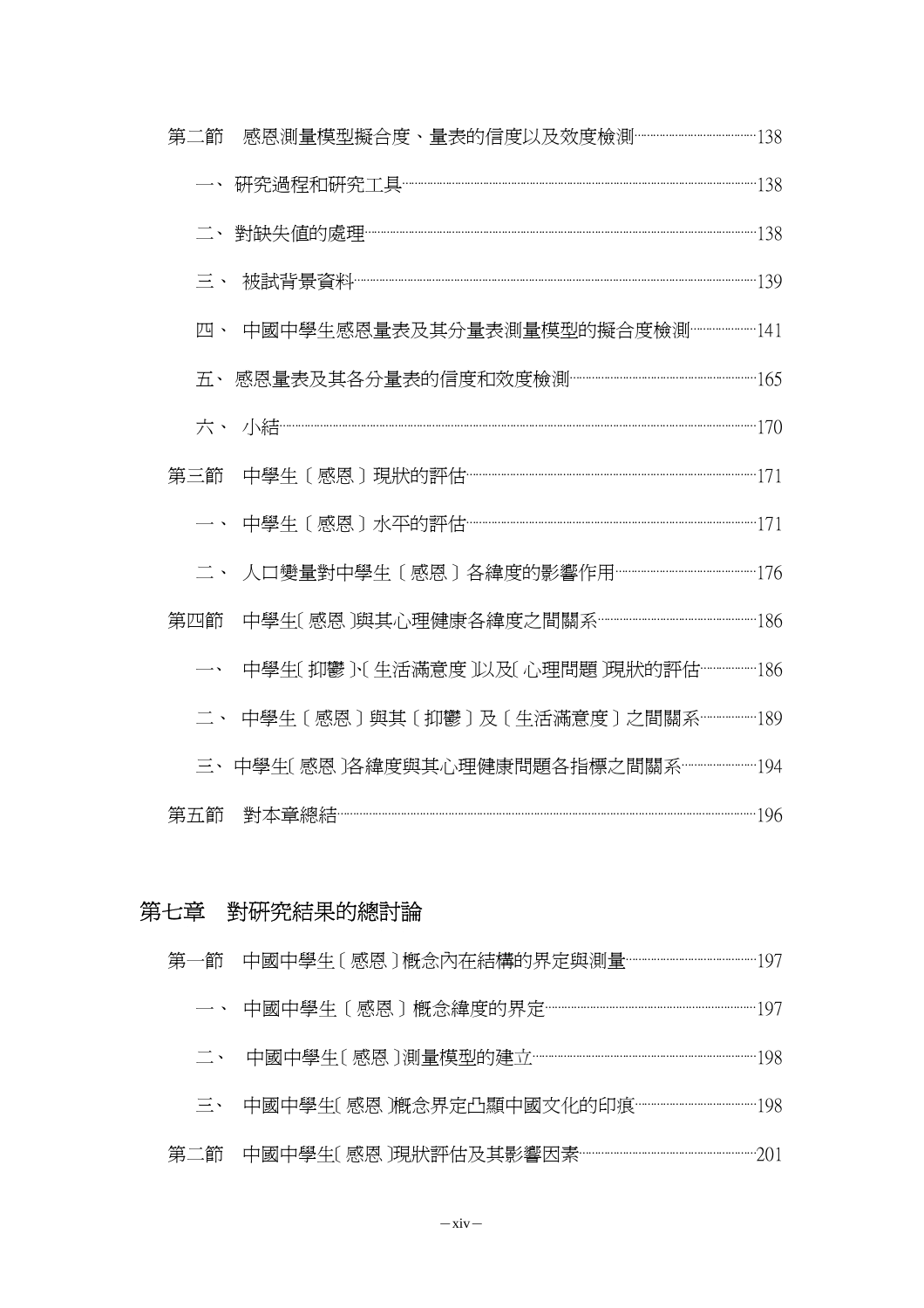| 一、中國中學生〔 感恩 )對其〔 生活滿意度 〕及其〔 抑鬱 )的影響………………………213 |  |
|-------------------------------------------------|--|
| 二、中國中學生〔 感恩 〕與其心理健康問題各指標的關系……………………………………… 214  |  |
| 三、〔感恩〕各緯度對中國中學生心理健康問題的影響………………………………………… 215    |  |
|                                                 |  |

# 第四節 對本章總結⋯⋯⋯⋯⋯⋯⋯⋯⋯⋯⋯⋯⋯⋯⋯⋯⋯⋯⋯⋯⋯⋯⋯⋯⋯⋯⋯⋯⋯⋯⋯⋯⋯⋯⋯⋯⋯⋯⋯⋯⋯⋯⋯⋯220

# 第八章 研究結論應用、侷限及未來研究方向

## 參考書目錄

| 中文參考書目錄 |  |
|---------|--|
| 英文參考書目錄 |  |

# 附件

| 附<br>$\mathbf{a}$ | . |  |
|-------------------|---|--|
| <b>.</b>          |   |  |